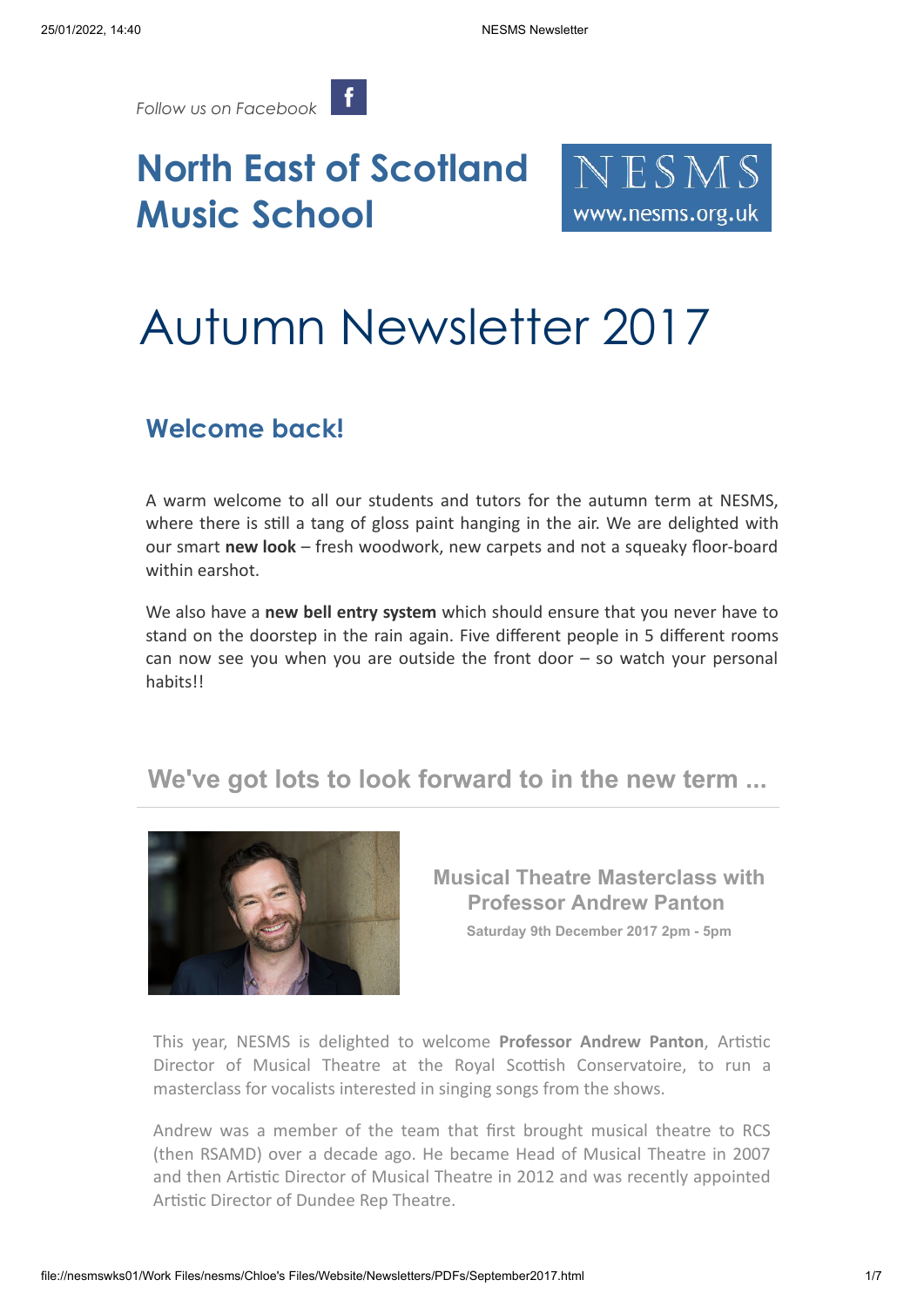#### 25/01/2022, 14:40 NESMS Newsletter

Andrew will work with students to improve their vocal and performance skills. Students should prepare one piece of repertoire of their own choice and will have a chance to work one on one with Andrew and to observe other students in a masterclass setting.

For more information or to book your place please contact the NESMS office on 01224 649685 or at nesms@dsl.pipex.com





That's Italian for "**LET'S GO BASSOON**!" – a great opportunity not just to hear bassoons but to get your hands on them and try to play a few notes yourself.

If you or any of your friends already play the flute, oboe or clarinet, you may be interested to try a bigger, deeper-sounding instrument.

There will be music played on three different sizes of bassoon throughout the day. Beginners are especially welcome; if your height is under 1.44m (4ft 9in) you can try a mini bassoon. You can ask about learning the bassoon in school, where you can borrow an instrument, and get regular lessons during school hours.

Because there is a real shortage of young bassoonists, NESMS will be offering the opportunity to compete for two **beginners' scholarships** covering tuition and instrument rental costs from January to June 2018, with the possibility of renewed funding for the following term. We can also arrange the loan of beginner instruments to non-scholarship students.

Find out more by visiting us on September 30th.

### **NESMS Fundraising Events**

**Movies, Musicals and More** / Student Concert Sunday October 8th at 7.30pm, Craigiebuckler Church, Tickets on the door £10 / £5 (under 16s)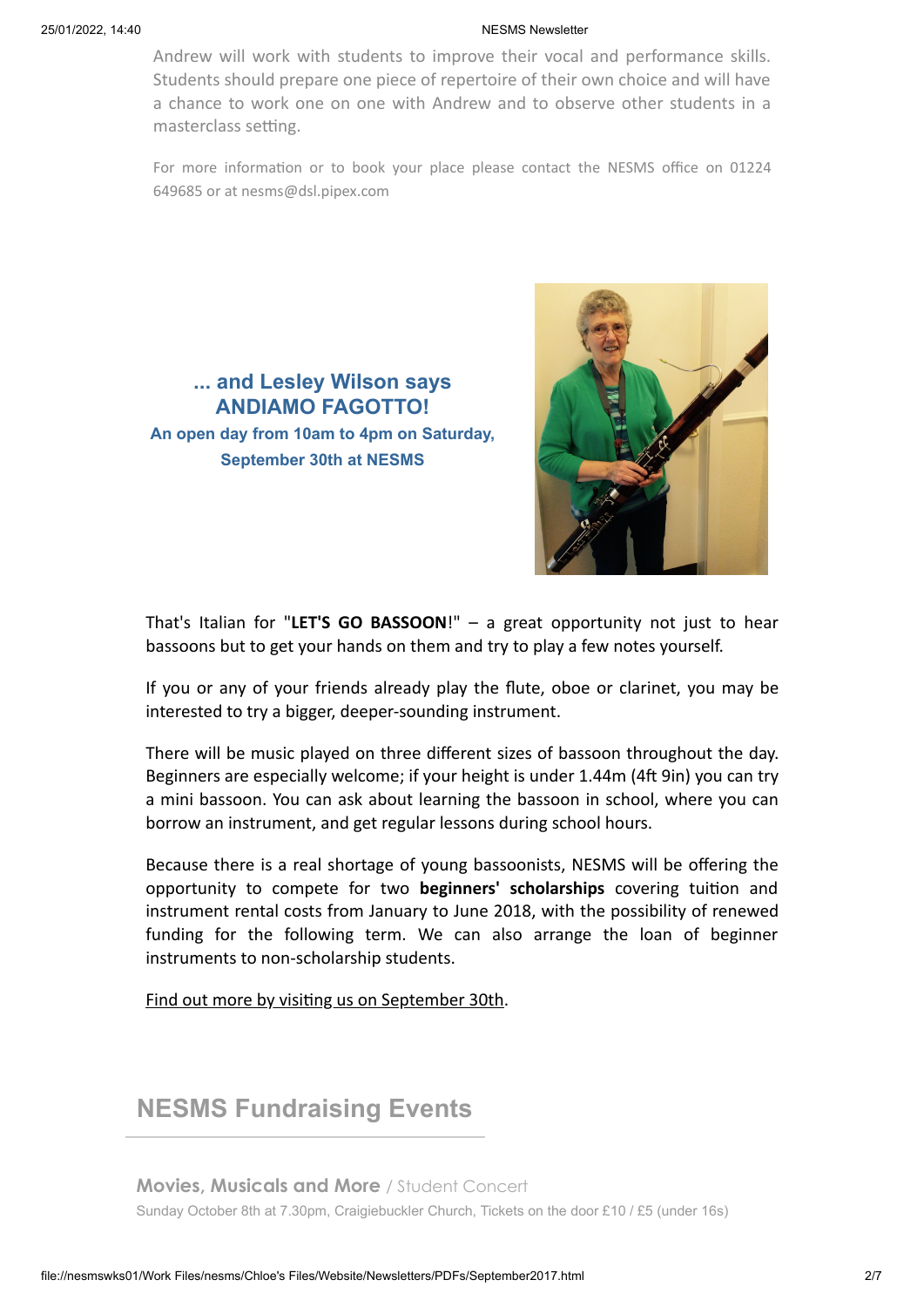#### 25/01/2022, 14:40 NESMS Newsletter

The 3rd in our series of **Fundraising Student Concerts** – come along to hear the extraordinary breadth and depth of the music being made by NESMS' students of all ages and across all musical disciplines. There will be a light-hearted quiz to test your knowledge of movie music, and refreshments will be served. Enjoy a great night out and support our community of musicians!

**Keynotes Lunch** / With A Difference Sunday November 19th at 12.30pm, Norwood Hall Hotel, Tickets £35 (please book)

Our Annual Fundraising Lunch has a new format – there will be no auction this year. Our NESMS musicians will provide us with wonderful musical entertainment, and there will be plenty of raffle prizes. We are so looking forward to a relaxed afternoon of delicious food and fabulous music at the Norwood Hall Hotel. Please come along on your own or with friends. We would love to see all our trusty supporters and lots of new faces too!

Click **[here](https://www.nesms.org.uk/news/enquiry1.html)** to download your booking form.

#### Keynotes Lunch – **Raffle Tickets**

All students will shortly be receiving books of raffle tickets. Please endeavour to sell your book of tickets prior to the Prize Draw at the Keynotes Lunch. All monies raised will go towards defraying the core costs of running NESMS so that we do not have to increase student fees.

The wonderful prizes include a week-long stay in beautiful "Langdale" a traditional, granite built house in the heart of Ballater, donated by a NESMS supporter; a £300 cash prize donated by the Friends of NESMS; and £50 of vouchers for Union Square donated by Blackadders.

### **Please remind your family, friends and acquaintances about NESMS' Scholarship Auditions**

You are eligible to apply if you are in **full time education** (school, college or university) and of at least Grade 5 level. All ages welcome. Closing date is 27th October 2017.

You can download an application form **[here](https://www.nesms.org.uk/news/enquiry2.html)**.

### **Calendar of all NESMS-related events**

#### *September*

**River : Sound / Movement / Story**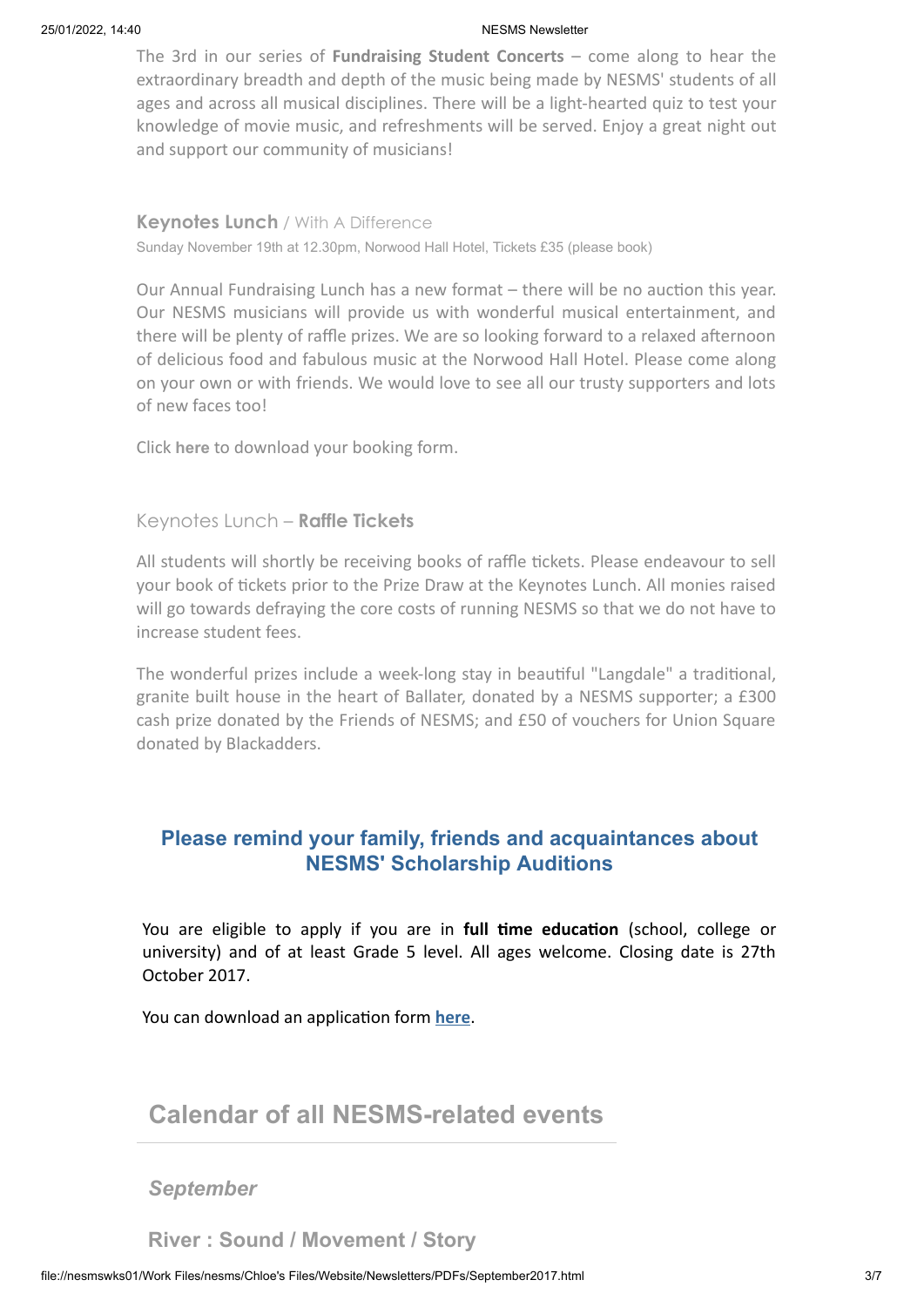**A multi-disciplinary collaboration by Imogene Newland, Angela Main and Bryce Hope**

Friday 15th September 7.30pm - 9.30pm. St Peter's Heritage Centre and Hall, Peterculter. Tickets are free but limited. [>> Book at www.eventbrite.co.uk](https://www.eventbrite.co.uk/e/river-tickets-37416566959?aff=es2)

### **Schubert's Song Cycle, Die Schöne Müllerin Richard Coleman tenor | Jeremy Coleman piano**

Sunday 17th September at 2.30pm. Cults Parish Church. Admission by donation

### **Explorathon Aberdeen – "Pitch Perfect"**

**An interactive talk and lecture by Kathleen Cronie on choral singing and vocal technique**

Friday 29th September at 7.15pm. Aberdeen Science Centre (179 Constitution Street, AB24 5TU Aberdeen). No booking required. £1 on the door. Ages 12+ [>> More on Facebook](https://www.facebook.com/events/158064061414454/)

### **Andiamo Fagotto! – Bassoon Open Day with Lesley Wilson (see above)**

Saturday 30th September 10am - 3pm at NESMS. Admission free

### *October*

### **Lunchbreak Concert at the Citadel Ngoni Masiyakurima piano | Christopher Smith oboe | Isla Cartney clarinet**

Thursday 5th October 12.45pm - 1.30pm. Free admission, donations accepted

### **NESMS Student Concert A Night at the Movies and Musicals**

Sunday October 8th at 7.30pm. Craigiebuckler Church. Tickets on the door £10/£5 (under 16s)

### **Haddo Arts Festival – Recital**

**Steven Lee violin | Benedict Stammeijer recorder | Imogene Newland accomp. A prelude to Bendor Grosvenor's talk on Haddo's Lost Masterpieces**

Wednesday 11th October at 7.30pm. Library, Haddo House. Tickets £15 & £12 (under 26) available from [>>www.ticketsource.co.uk/haddoarts](http://www.ticketsource.co.uk/haddoarts/)

### **Haddo Arts Festival – A Song for Haddo Based on the song cycle** *Friday Afternoons* **by Benjamin Britten**

Thursday 12th October 2017 at 6pm. Haddo House. Tickets £5

### **Song recital – Kathleen Cronie soprano An afternoon of arias and songs, some serious, some not!**

Sunday 15th October 2017 at 2.30pm. Cults Parish Church. Admission by donation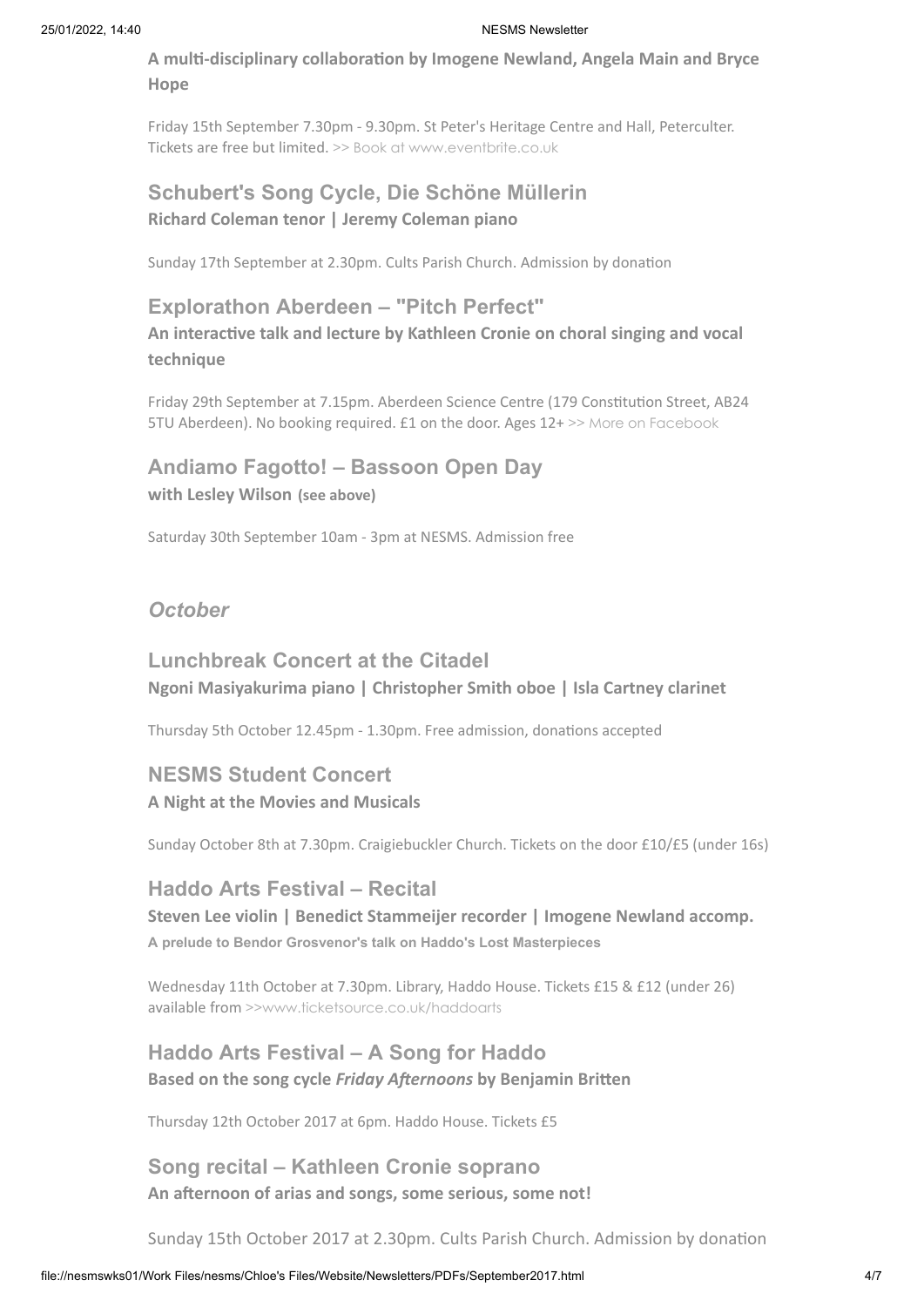### **Lunchbreak Concert – Joseph Long piano Schubert's Sonata D. 960 in B flat major**

Thursday 19th October. Talk at 12 noon, recital at 12.45 pm. At the Citadel. Free admission, donations accepted

### **Lunchbreak Concert – Colin Brockie baritone | Jeremy Coleman piano "Songs of the Sea", a nautical-themed programme featuring songs by Dibdin, Stanford, Ireland and Head**

Thursday 26th October 12.45pm - 1.30pm. At the Citadel. Free admission, donations accepted

### *November*

### **The Newhills Chamber Group Beethoven string trio Op.9 No.1 | Mendelssohn 2nd piano trio**

Sunday 5th November at 6.30pm. Queens Cross Sanctuary. Admission charge on door

### **NESMS Keynotes Lunch**

Sunday November 19th at 12.30pm. Norwood Hall Hotel. Tickets £35

### **Council of NESMS AGM**

Monday 20th November at 12.30pm. At NESMS

### *December*

### **Friends of NESMS AGM**

Saturday 2nd December 1pm - 2pm. At NESMS

### **Musical Theatre Masterclass with Professor Andrew Panton**

Saturday 9th December 2017 2pm - 5pm. At NESMS

### **Gwyn Seymour**

As some of you will know, gifted cellist Gwyn Seymour, who was a pupil of **James Halsey**, passed away last Christmas. We are pleased to let you know that all of Gwyn's musical arrangements can be downloaded for free from **[IMSLP](http://imslp.org/wiki/Category:Seymour,_Gwyn/Arranger)**.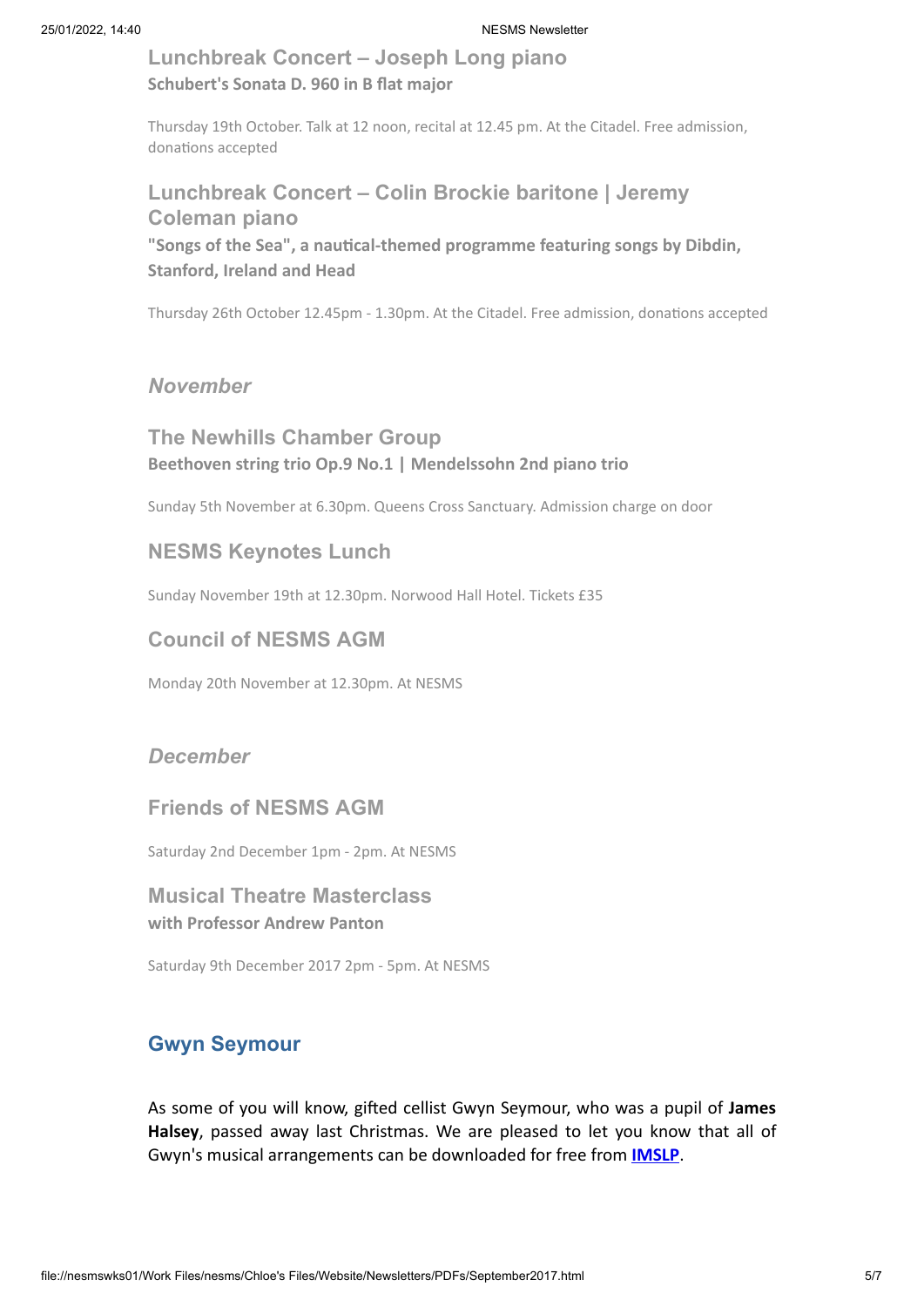

### **Donors without whose generous support we could not exist**

| Aberdeen Bach Choir                       |
|-------------------------------------------|
| Andrew Lloyd Webber Foundation            |
| <b>Balmoral Group</b>                     |
| <b>Batchworth Trust</b>                   |
| <b>Binks Trust</b>                        |
| David and June Gordon Memorial Trust      |
| Ernest Cook Trust                         |
| Fiona Kennedy's Nae Ordinary Burns Supper |
| Garfield Weston Foundation                |
| Gilander Foundation                       |

### Glen Tanar Innes Trust ITF – The Industry Technology Facilitator Jennie S Gordon Memorial Foundation John Gordon Foundation Martin Connell Charitable Trust Mattioli Woods Meston Reid & Co The Privy Purse Robertson Trust Rotary Club of Aberdeen St Machar The Skene Group Thomas Primrose Trust Turriff Rotary Club

### **Sincere thanks to the very many private individuals who also support our work!**

You received this email because you are on our database of Friends, Pupils, Tutors, Patrons, Former Pupils and Supporters of NESMS or have otherwise 01224-649685